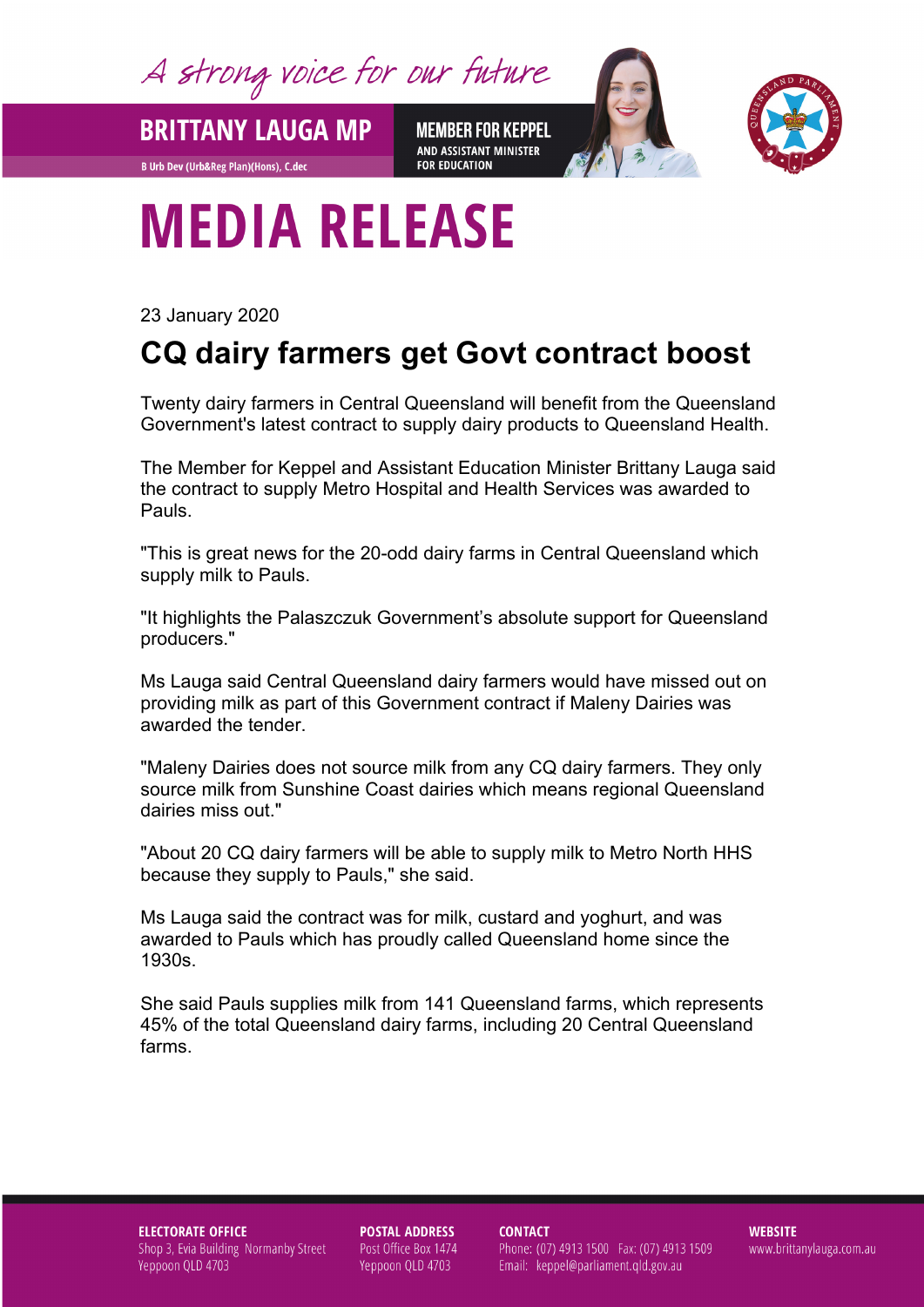"All of Pauls' Queensland farms are family-owned and operated."

Ms Lauga said Pauls was also the only tenderer able to supply the full range of full and low-fat products required including milk, custard and yoghurt, to meet the dietary standards and varied requirements of patients at the MHHS.

"What would the LNP opposition have us do – take work and jobs away from Central Queensland dairy farmers and give it to the south-east?"

## **ENDS**

**Contact John 0400787037**